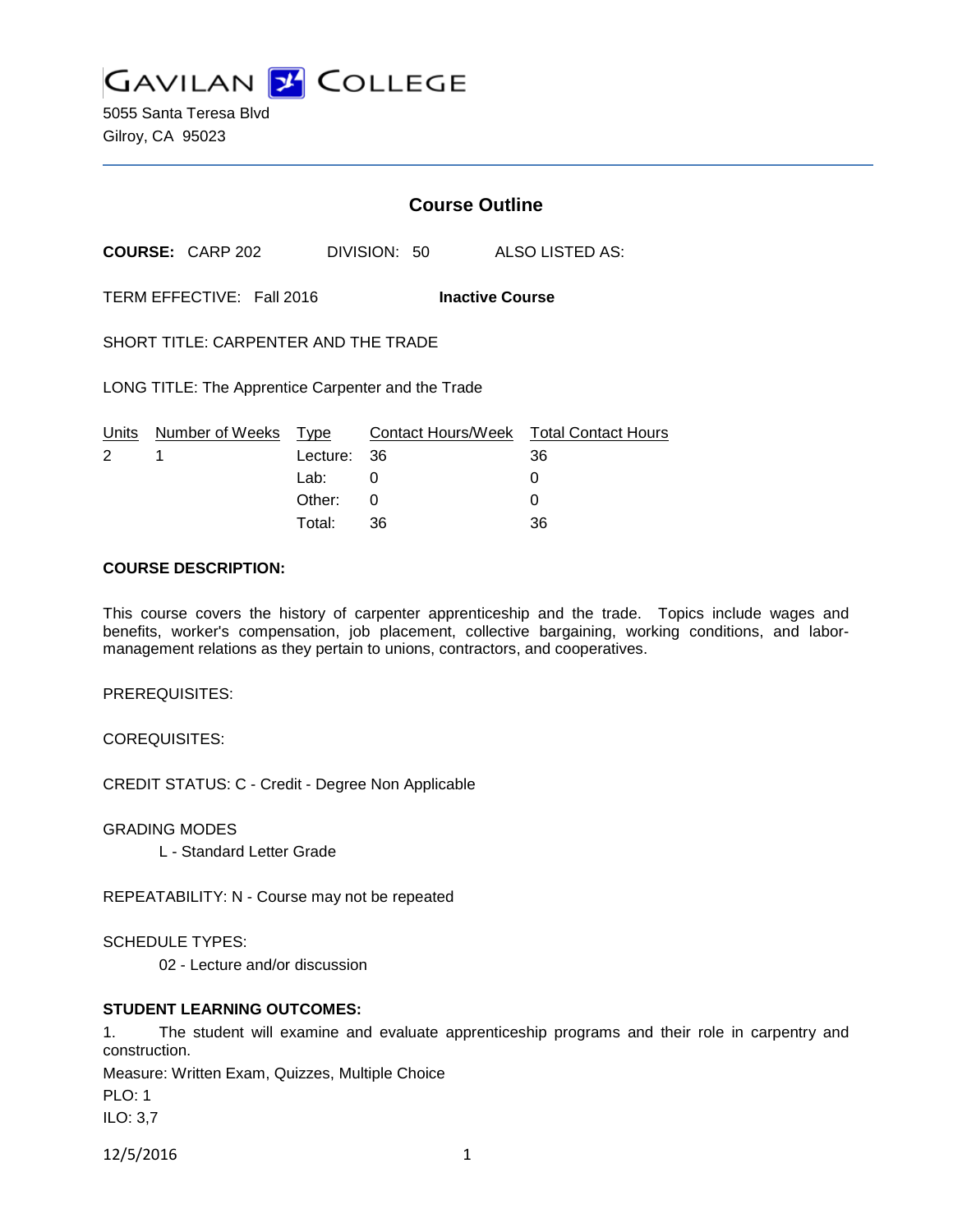# GE-LO:

Year assessed or anticipated year of assessment: 2012-13

2. The student will analyze and evaluate the laws related to workplace discrimination and harassment. Measure: Written Exam, Multiple Choice

PLO: 1

ILO: 3,7

GE-LO:

Year assessed or anticipated year of assessment: 2012-13

## PROGRAM LEARNING OUTCOMES:

1. Demonstrate journey level skills, including those skills necessary to build all concrete infrastructures that comprise the California transportation system.

2. Locate on the blueprints and in the specifications, the information needed to construct various types of structures and assemble its various components.

3. Perform horizontal layout and vertical layout of wood framed wall components. Install interior and exterior trims and moldings. Construct various types of roofs and stairs.

CONTENT, STUDENT PERFORMANCE OBJECTIVES, OUT-OF-CLASS ASSIGNMENTS

Inactive Course: 11/28/2016

Out-of class assignments: For each topic, the student will read chapters and do homework assignments at the end of those chapters.

#### 7.0 Hours

- A. Carpentry and apprenticeship
- 1. Background of apprenticeship
- 2. Carpentry apprenticeship
- 3. The Carpenters union's role in apprenticeship
- 4. The need for skilled workers
- 5. The role of the construction industry in society

SLO: The student will examine and evaluate apprenticeship programs and their role in carpentry and construction.

- B. The apprenticeship program
- 1. Legislation for apprenticeship
- a. The Fitzgerald Act
- b. The Shelly-Maloney Act
- 2. Apprenticeship in California
- a. California Apprenticeship Council
- b. Division of Apprenticeship Standards
- 3. The Joint Apprenticeship Committee
- a. Duties
- b. Selection of apprentices
- c. Apprentice responsibilities
- d. Employer responsibilities
- e. Union responsibilities
- 4. Labor laws and the apprentice
- a. Fair-Labor Standards Act
- b. Davis-Bacon Act
- c. Taft-Hartley Act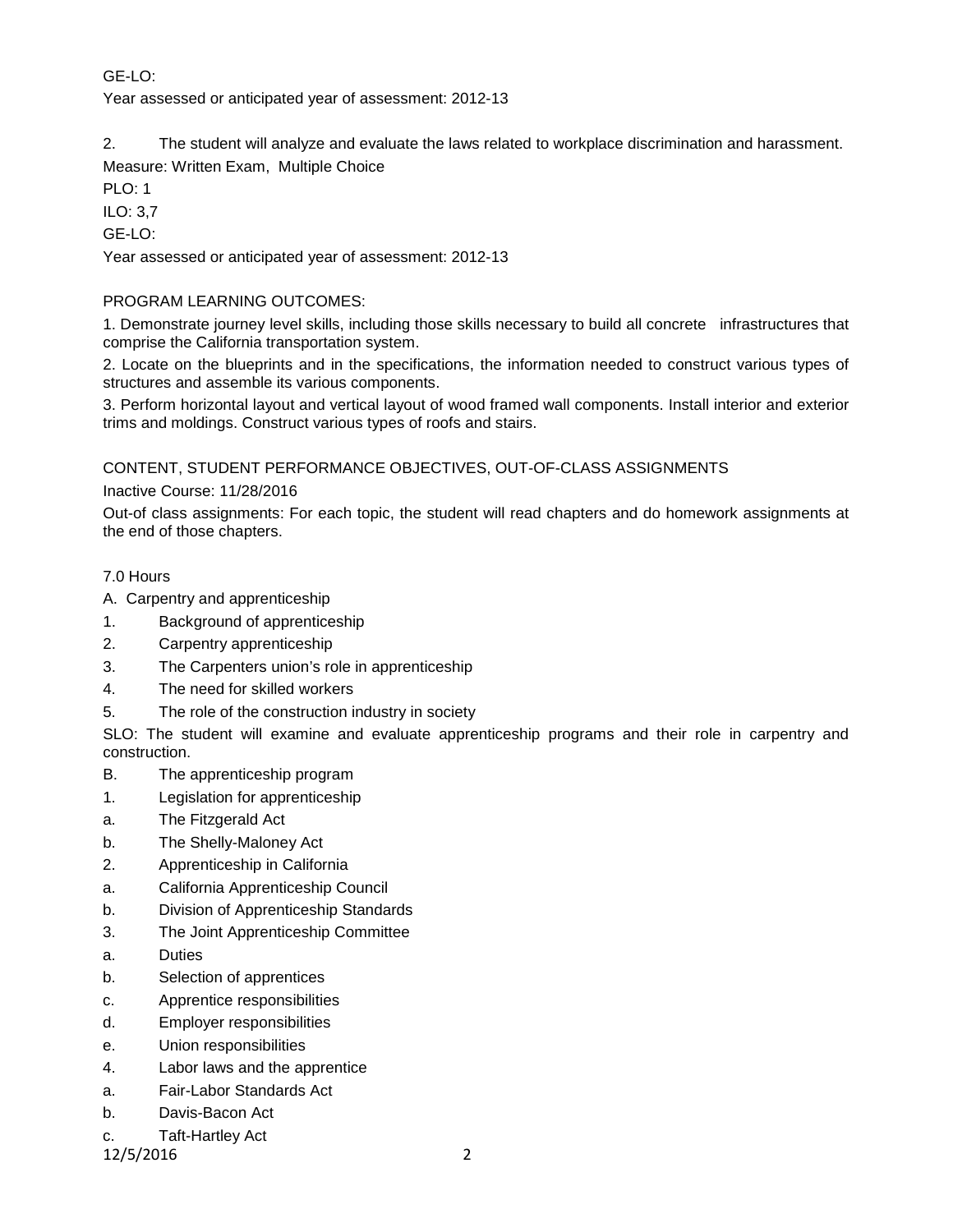## d. Landrum-Griffin Act

e. Equal Opportunity Regulations

SLO: The student will examine and evaluate laws and legislation for apprenticeship programs in construction.

- C. Apprenticeship & the local education agency
- 1. Trade related instruction
- 2. Local education agencies
- 3. California State Department of Education
- 4. State educational advisory committees
- SLO: The student will examine and evaluate local and state apprenticeship programs in construction.

Assignments: Read the chapters covered in the lecture and answer the study guide questions on the assigned subject. Locate and read in the text or online regarding historical development of apprenticeship programs and their uses in construction.

7.0 Hours

- D. The construction industry and management
- 1. Labor-management relationship
- 2. Employer associations

SLO: The student will analyze and evaluate the construction industry and management, including employer associations

- E. The construction industry and organized labor
- 1. The collective bargaining system
- a. Negotiation topics
- b. Procedures for amending agreements
- c. Master Labor Agreements
- 2. Benefits of collective bargaining
- 3. Labor law and collective bargaining
- a. Wagner Act
- b. Taft-Hartley Act
- c. Role and function of the NLRB
- 4. Contract administration
- 5. Carpenter union structure

SLO: The student will examine and evaluate the relationships of construction industry and organized labor.

Assignments: Read the chapters covered in the lecture and answer the study guide questions on the assigned subject. Locate and read in the text or online regarding construction industry management and organized labor and the role of employee associations.

7.0 Hours

- F. Wages, entitlements, and insurance
- 1. Payroll check stub
- 2. Wages
- 3. Federal and state income taxes
- 4. Social Security
- 5. Unemployment insurance
- 6. Disability insurance
- 7. Worker's compensation

SLO: The student will examine and evaluate the laws relating wages, taxes, employment.

- G. Fringe Benefits
- 1. Health and welfare plans
- 2. Pension plans
- 3. Vacation plan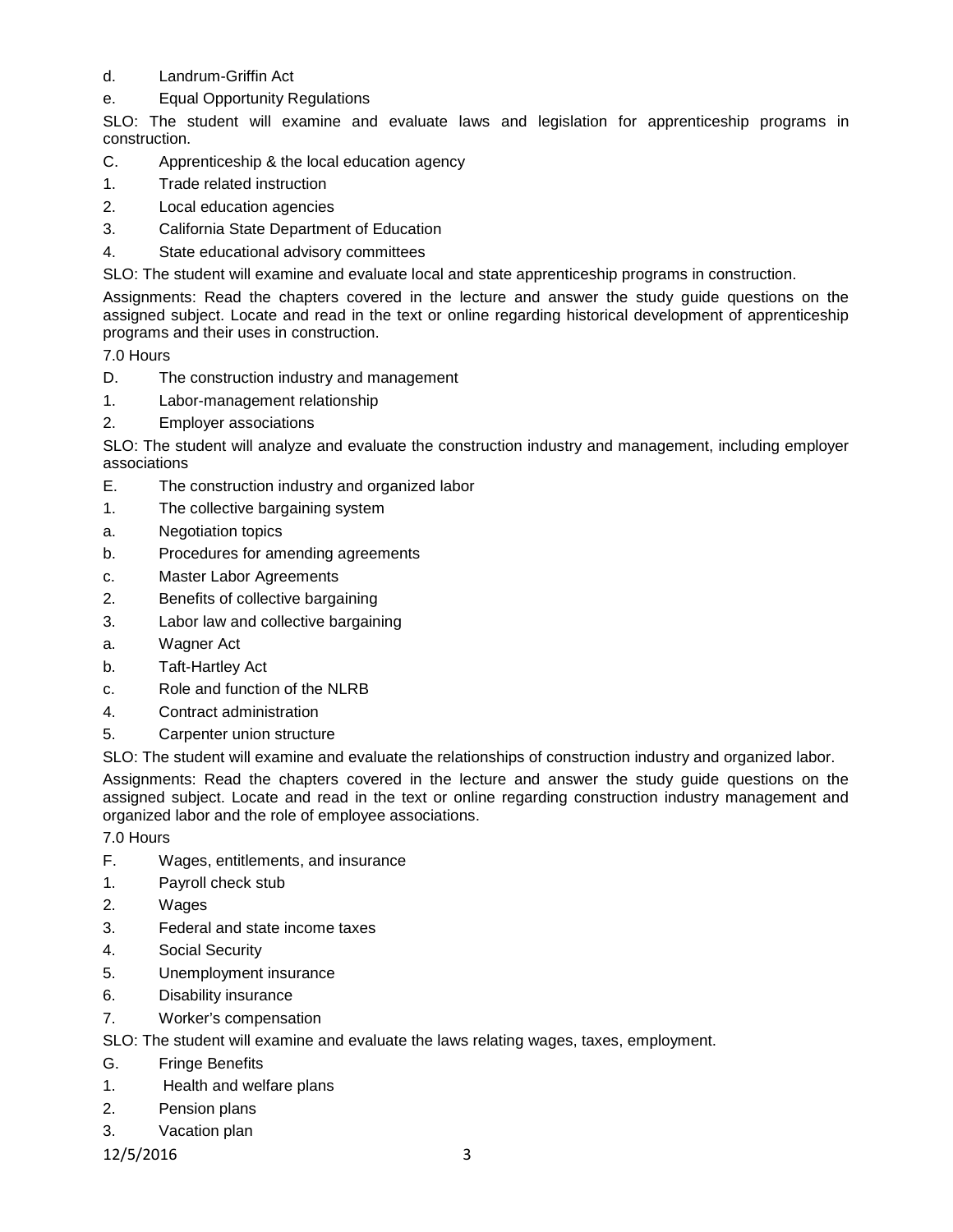- 4. Annuity plan
- 5. Apprenticeship and training funds
- 6. ERISA
- SLO: The student will examine and evaluate the benefits for construction.

Mid-term exam

Assignments: Read the chapters covered in the lecture and answer the study guide questions on the assigned subject. Locate and read in the text or online regarding wages, entitlements, insurance, and benefits.

7.0 Hours

- H. Historical development of the United Brotherhood of Carpenters and Joiners of America
- 1. Craft guilds in America
- 2. Development of the Carpenter's union in America
- 3. Carpenter's role in the creation of the American Federation of Labor
- 4. The 8-hour workday
- 5. The World War I period
- 6. The American Plan
- 7. The Great Depression
- 8. The antitrust cases against labor and the Carpenter's union
- 9. The World War II period
- 10. The Taft-Hartley Act a defeat for labor
- 11. The present

SLO: The student will analyze and evaluate the historical development of the United Brotherhood of Carpenters and Joiners of America organizations.

- I. Workplace discrimination and harassment
- 1. Appropriate and inappropriate conduct
- 2. Definitions
- a. Discrimination
- b. Harassment
- 3. Hostile work environment
- 4. Job site remedies and solutions
- 5. Legal remedies

SLO: The student will analyze and evaluate the laws related to workplace discrimination and harassment

- J. California labor history
- 1. The Chinese-Irish immigrant experience
- a. Central Pacific Railroad
- b. 8-hour day
- c. Workingmen's Party of California
- d. Chinese Exclusion Act vs. labor organizing
- 2. Union San Francisco vs. open shop Los Angles
- a. Effect Los Angles Times bombing on union backed political campaigns
- b. P.H. McCarthy, the Building Trades Council, and the Union Labor Party in San Francisco
- c. Progressive Era
- d. Socialist Party
- e. Industrial Workers of the World (IWW)
- 3. Post World War I
- a. Labor organizing principles of the AF of L and the IWW
- b. The "red scare"
- 4. The Great Depression and The New Deal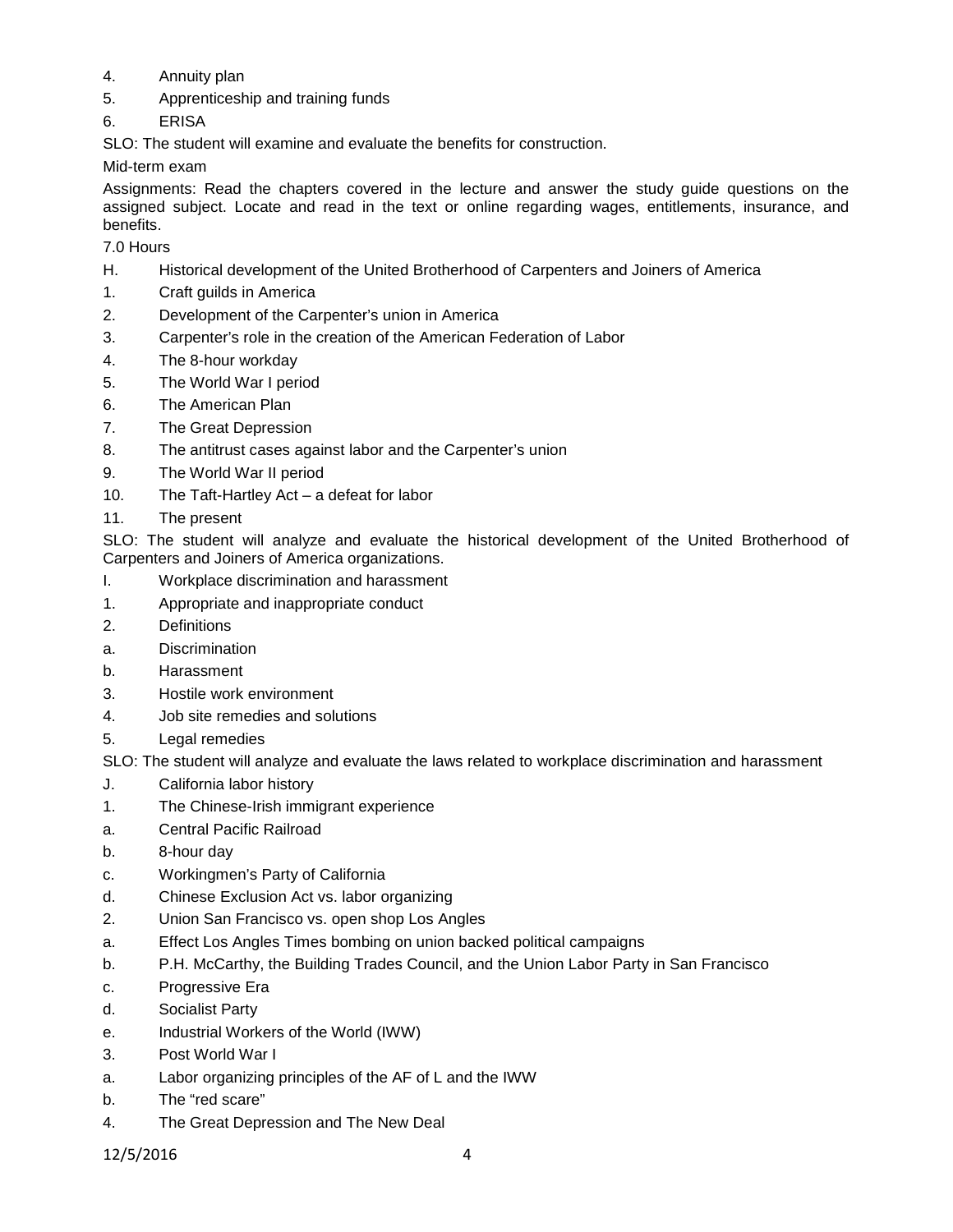- a. Conditions for working people
- b. Craft union and industrial union organizing strategies
- c. The CIO as a civil rights movement
- d. S.F. longshoreman's strike
- 5. World War II
- a. No-strike pledges and union recognition
- b. Defense worker immigrations to California
- 6. Post World War II
- a. Oakland General Strike
- b. Point-of-view bias in newspaper coverage of union activities
- 7. The Cold War era
- a. Effect of McCarthyism and the HUAC on organized labor
- b. "Right to Work"
- c. Taft-Hartley Act
- d. Public sector workers and farm workers
- 8. Modern era
- a. The effect of globalization on American workers
- b. The hostile global corporate economy
- c. The effect of unfriendly state and federal governments
- SLO: The student will analyze and evaluate the California and U.S. labor history.

Assignments: Read the chapters covered in the lecture and answer the study guide questions on the assigned subject. Locate and read in the text or online regarding history of organized labor in the U.S. and California. Research and identify the conduct that characterizes workplace discrimination and harassment and describe the remedies available to victims of workplace discrimination and harassment.

6.0 Hours

- K. Financial planning
- 1. Checking accounts
- a. Need for a checking account
- b. Types and fees
- c. Record keeping
- d. Checks, deposit slips, and statements
- 2. Budgets
- a. Why budgets
- b. Income and expenses
- c. Budget guidelines
- d. Budgeting tools
- e. Monthly living expenses
- f. Tips to decrease expenses
- 3. Managing credit
- a. Credit reports
- b. Requesting credit reports
- c. Writing a letter to dispute information in credit report
- d. Tips to build credit history
- e. The truth about credit repair services
- f. Guidelines for repairing credit

SLO: The student will analyze and evaluate construction financial planning including budgets and credit.

Assignments: Read the chapters covered in the lecture and answer the study guide questions on the assigned subject. Locate and read in the text or online regarding financial planning as well as skill enhancement as factors that contribute to worker security.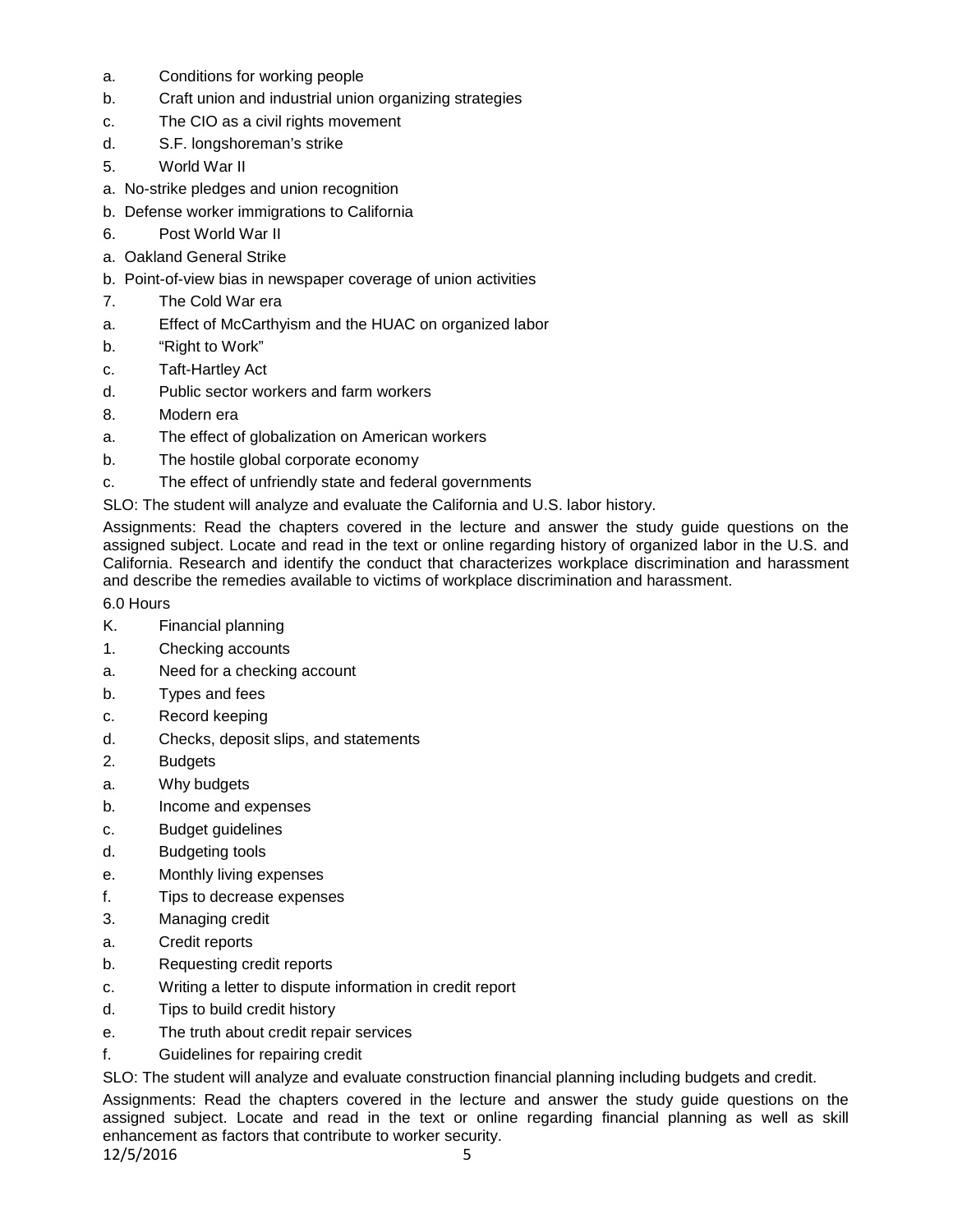2.0 Hours Final exam

#### **METHODS OF INSTRUCTION:**

A. Lecture and discussion

B. Visual aids

C. Small group exercises

## **METHODS OF EVALUATION:**

The types of writing assignments required: Written homework Reading reports Essay exams Term or other papers The problem-solving assignments required: Homework problems Field work Lab reports **Quizzes** Exams The types of skill demonstrations required: Class performance Field work Performance exams The types of objective examinations used in the course: Multiple choice True/false Matching items Completion Other category: None The basis for assigning students grades in the course: Writing assignments: 5% - 40% Problem-solving demonstrations: 10% - 30% Skill demonstrations: 10% - 60% Objective examinations: 5% - 30% Other methods of evaluation: 0% - 0%

## **REPRESENTATIVE TEXTBOOKS:**

Required:

CTCNC. The Apprentice Carpenter and the Trade. CTCNC, 2013. Or other appropriate college level text. Reading level of text, Grade: 10Verified by: Publisher/dvt

## **ARTICULATION and CERTIFICATE INFORMATION**

Associate Degree: CSU GE: IGETC: